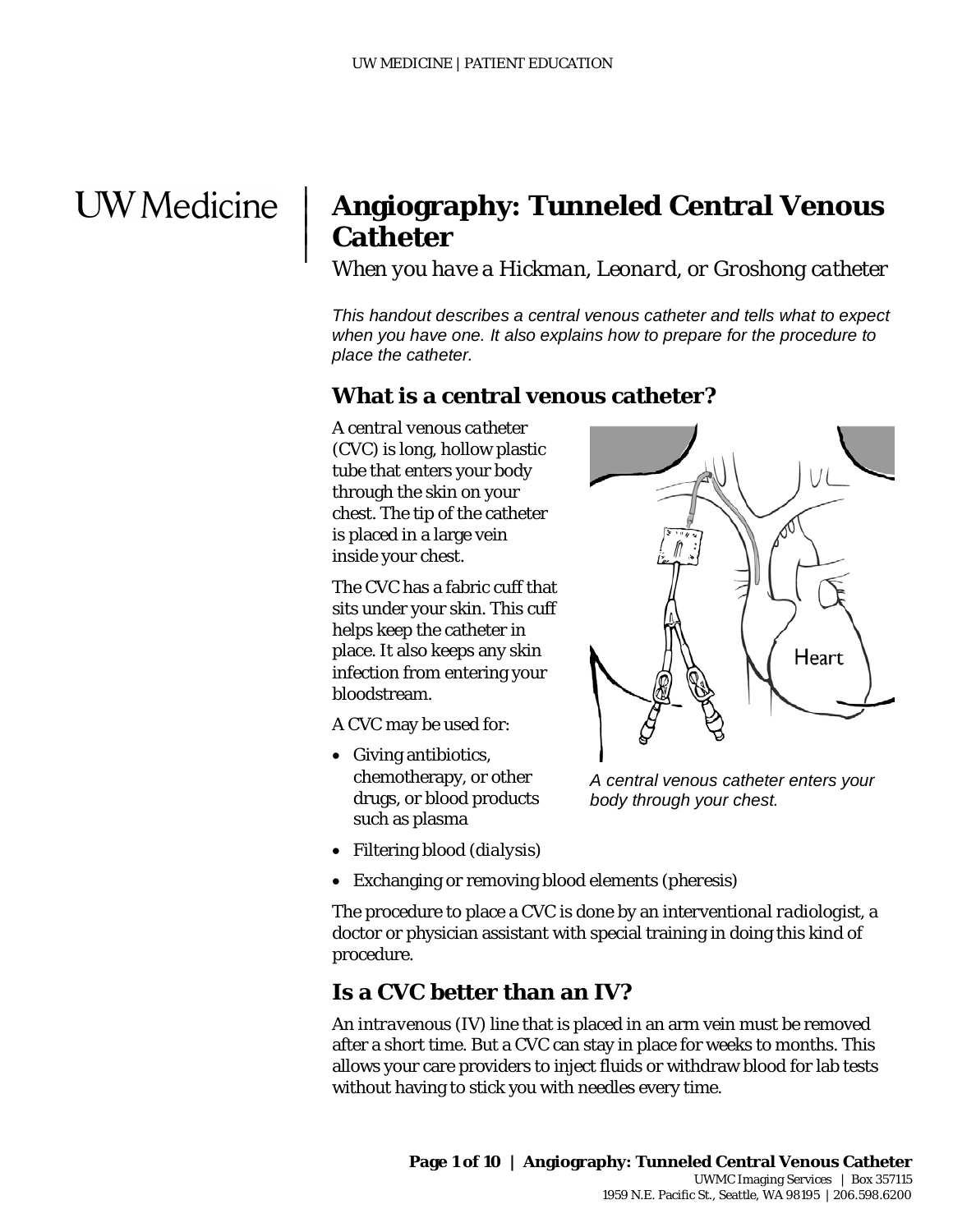

## **Are there any risks from a CVC?**

Clamps<br> *A central venous catheter*<br> **Are there any risks from a CVC?**<br>
As with all medical procedures, there are some risks. The most commo<br>
problems after placing a CVC are:<br>
• **Bleeding**. Any bleeding is usually minor a As with all medical procedures, there are some risks. The most common problems after placing a CVC are:

- **Bleeding.** Any bleeding is usually minor and does not last long.
- **Infection right after the CVC is placed.** There is a small risk of infection right after the CVC is placed.
- **Infection more than 1 week after the CVC is placed.** This infection is more common. It is **not** related to the procedure.
- **The CVC does not work.** This may occur if the catheter moves or a clot forms on the tip.

There are also other less common risks. Your doctor or physician assistant will talk with you about these before your procedure. Please ask any questions you have. Make sure all of your concerns are addressed.

## **Can I do my usual activities while I have the CVC?**

For about 1 week after your CVC is placed:

 $\_$  ,  $\_$  ,  $\_$  ,  $\_$  ,  $\_$  ,  $\_$  ,  $\_$  ,  $\_$  ,  $\_$  ,  $\_$  ,  $\_$  ,  $\_$  ,  $\_$  ,  $\_$  ,  $\_$  ,  $\_$  ,  $\_$  ,  $\_$  ,  $\_$  ,  $\_$  ,  $\_$  ,  $\_$  ,  $\_$  ,  $\_$  ,  $\_$  ,  $\_$  ,  $\_$  ,  $\_$  ,  $\_$  ,  $\_$  ,  $\_$  ,  $\_$  ,  $\_$  ,  $\_$  ,  $\_$  ,  $\_$  ,  $\_$  ,

- Avoid activities that stretch or put pressure on your neck or chest.
- Do not get the area wet.

After 1 week, you may resume all of your usual activities.

## **Will I feel the catheter?**

At first, you may feel the catheter under your skin in your neck or collarbone area. After 1 to 2 weeks, you should not feel it any more.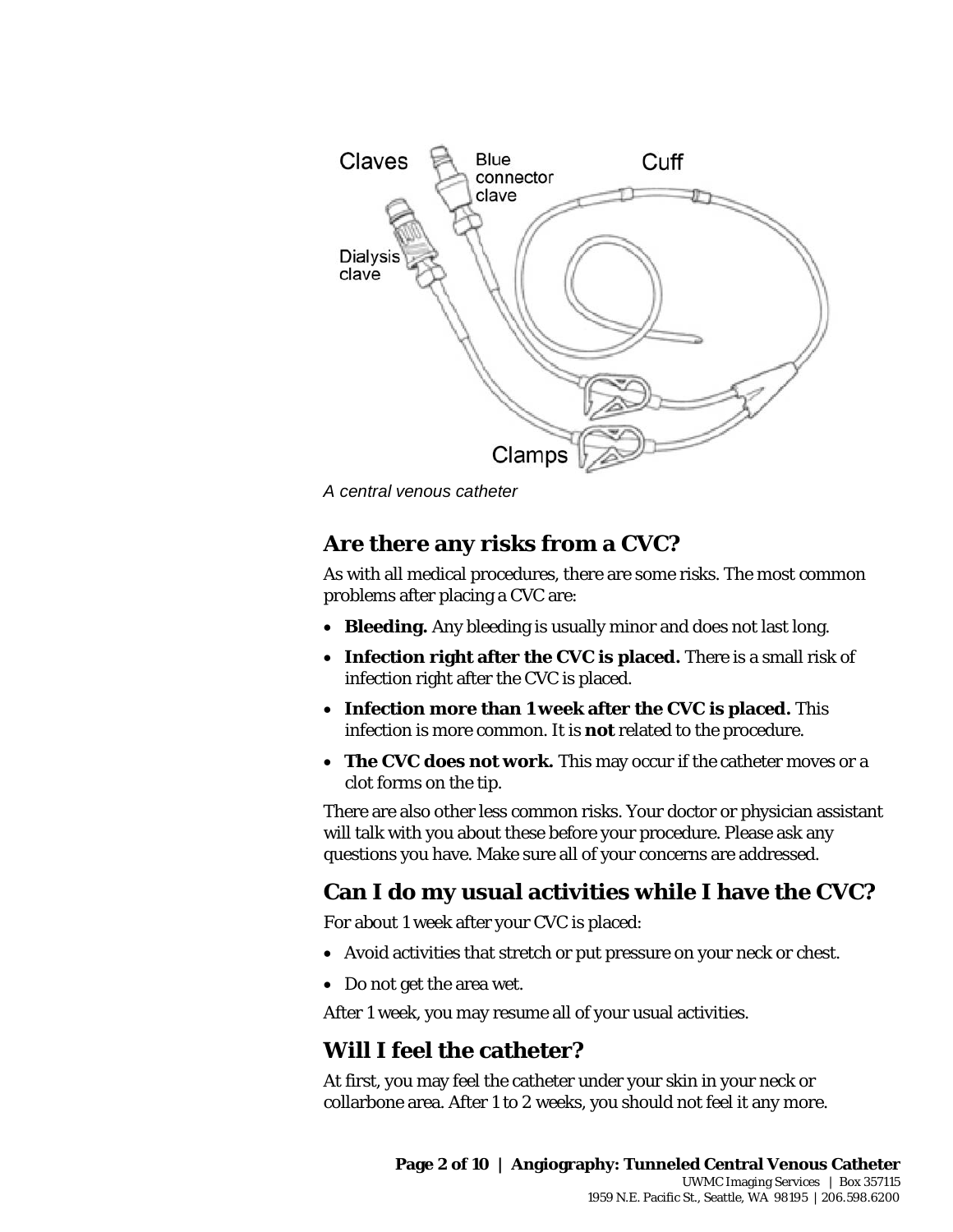## **How do I care for the catheter?**

- Keep your skin where the catheter enters your chest clean and dry.
- Keep the catheter well covered with a bandage so that it does not catch on clothing or objects that might move it. It is most likely to move in the first few weeks after it is placed.

## **Can the catheter be removed?**

Yes. We will remove your catheter:

- When you no longer need it. You will only need a local *anesthetic* (numbing medicine) when we remove your catheter.
- If the catheter does not work right, or if it cracks.
- If you get a skin infection at the catheter entry site that does not go away when treated with antibiotics.
- If you get a serious bloodstream infection.

# • If you get a skin infection at the catheter entry site that does not go<br>away when treated with antibiotics.<br>• If you get a serious bloodstream infection.<br>**How do I prepare for the procedure to place the<br>catheter?**<br>Arriv **How do I prepare for the procedure to place the catheter?**

#### **Arrival Time**

If you are an *outpatient* (not staying in the hospital), a nurse will call you the afternoon before your procedure. If your procedure is on a Monday, the nurse will call you the Friday before. The nurse will:

- Tell you when to arrive at the hospital
- Remind you what to do on the morning of your procedure
- Answer any questions you have

#### **Blood Tests**

You most likely will need blood tests done within 14 days of your procedure. We may do this when you arrive for your procedure. We will let you know if we need a blood sample before procedure day.

#### **Interpreter Services**

Please have a family member or friend tell us right away if you:

• Do not understand or read English well

 $\_$  ,  $\_$  ,  $\_$  ,  $\_$  ,  $\_$  ,  $\_$  ,  $\_$  ,  $\_$  ,  $\_$  ,  $\_$  ,  $\_$  ,  $\_$  ,  $\_$  ,  $\_$  ,  $\_$  ,  $\_$  ,  $\_$  ,  $\_$  ,  $\_$  ,  $\_$  ,  $\_$  ,  $\_$  ,  $\_$  ,  $\_$  ,  $\_$  ,  $\_$  ,  $\_$  ,  $\_$  ,  $\_$  ,  $\_$  ,  $\_$  ,  $\_$  ,  $\_$  ,  $\_$  ,  $\_$  ,  $\_$  ,  $\_$  ,

• Need help reading these instructions or understanding the details of the procedure

If needed, we will arrange for a hospital interpreter to help you. This service is free.

#### **A family member or friend may not interpret for you.**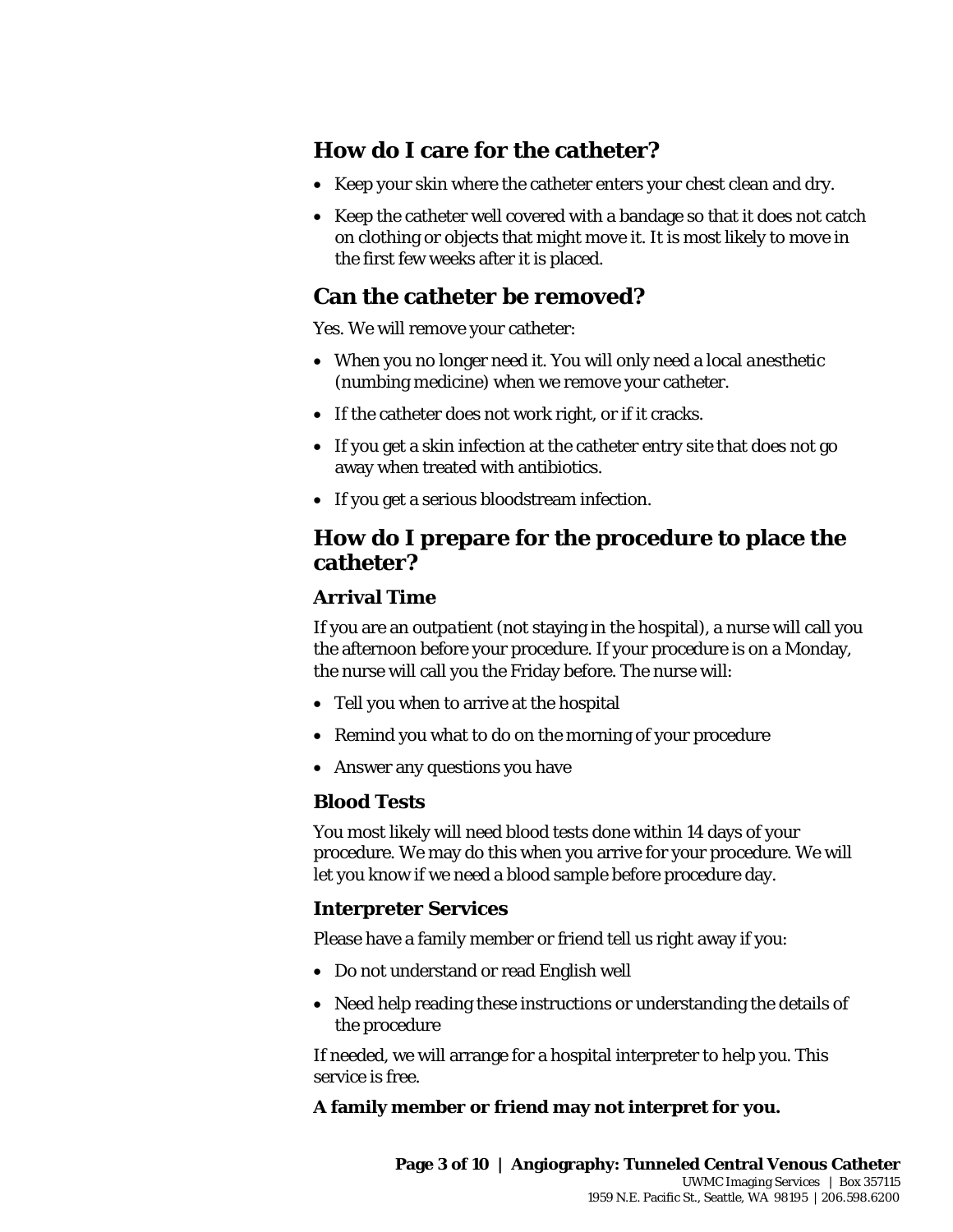#### **If You Take a Blood-thinning Medicine**

If you take Lovenox, Coumadin, Plavix, or another blood-thinning medicine, you may need to stop taking it before your procedure. The length of time depends on the medicine you are taking. Some patients may need to stop taking their medicine for only 12 hours. Others may need to stop taking it for 5 to 7 days before the procedure.

If you have not been told when to stop taking your blood-thinning medicine, contact your primary care provider or the clinic that prescribed your medicine. Tell them you are having this procedure and ask when to stop taking your blood-thinning medicine.

**IMPORTANT:** If you have ever had a heart stent, prosthetic heart valve, or a pulmonary embolism, or if you have atrial fibrillation with a history of a stroke, **contact the provider who prescribes your bloodthinning medicine.** Ask how to change your dose before the procedure.

#### **If You Have Diabetes**

If you take insulin or oral diabetes medicines, we will explain how to hold or adjust your dose for the day of your procedure.

#### **Sedation**

**thinning medicine.** Ask how to change your dose before the procedure **If You Have Diabetes**<br>**If you take insulin or oral diabetes medicines, we will explain how to hold or adjust your dose for the day of your procedure.<br><b>** When your CVC is placed, you will be given a *sedative* (medicine to make you relax) through an IV. You will be awake, but feel sleepy. This is called *conscious sedation*. You will still be sleepy for a while after the procedure.

> Conscious sedation may not be a safe option for you if you have certain health conditions. Tell us **right away** if you:

- Have needed anesthesia for basic procedures in the past
- Have *sleep apnea* or other breathing problems (you might use a CPAP or BiPAP device while sleeping)
- Use high doses of prescription painkiller
- Have severe heart, lung, or kidney disease
- Cannot lie flat on your back for about 1 hour because of back or breathing problems
- Have a hard time lying still during medical procedures
- Weigh more than 300 pounds (136 kilograms)

 $\_$  ,  $\_$  ,  $\_$  ,  $\_$  ,  $\_$  ,  $\_$  ,  $\_$  ,  $\_$  ,  $\_$  ,  $\_$  ,  $\_$  ,  $\_$  ,  $\_$  ,  $\_$  ,  $\_$  ,  $\_$  ,  $\_$  ,  $\_$  ,  $\_$  ,  $\_$  ,  $\_$  ,  $\_$  ,  $\_$  ,  $\_$  ,  $\_$  ,  $\_$  ,  $\_$  ,  $\_$  ,  $\_$  ,  $\_$  ,  $\_$  ,  $\_$  ,  $\_$  ,  $\_$  ,  $\_$  ,  $\_$  ,  $\_$  ,

If you have any of these health issues, we may need to give you different medicines. Instead of a sedative, you might receive:

- Only a *local anesthetic* (numbing medicine), such as lidocaine.
- *Minimal sedation* (a local anesthetic and a pain or anxiety medicine)
- *General anesthesia* (medicine to make you sleep). This medicine is given by an anesthesia provider.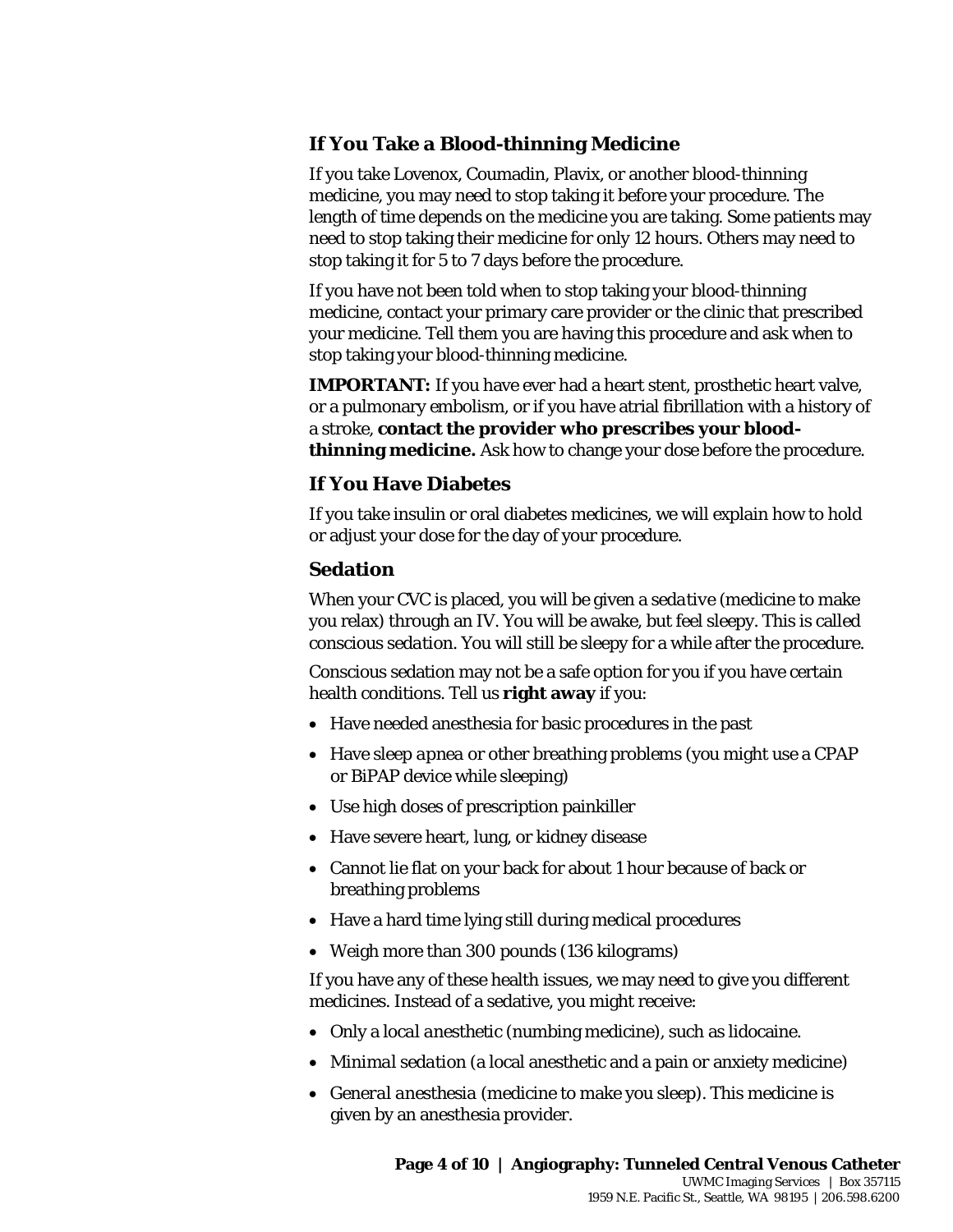## **Day Before Your Procedure**

- You may eat as usual.
- Make plans for a responsible adult to drive you home after your procedure and stay with you the rest of the day. **You may not drive yourself home or take a bus, taxi, or shuttle by yourself.** If you need to take a bus, taxi, or shuttle, a responsible adult must ride with you.
- Plan to spend most of the procedure day in the hospital. If there is a delay in getting your procedure started, it is usually because we need to treat other people with unexpected and urgent problems. Thank you for your patience if this occurs.

## **Procedure Day**

#### **At Home**

- At Home<br>
 Other than the blood-thinning medicines or diabetes medicines that<br>
you were told to stop, take all of your other usual prescription<br>
medicines on the day of the procedure. Do not skip them unless you<br>
doctor or • Other than the blood-thinning medicines or diabetes medicines that you were told to stop, take all of your other usual prescription medicines on the day of the procedure. Do **not** skip them unless your doctor or a nurse tells you to hold them.
	- Do **not** take vitamins or other supplements. They can upset an empty stomach.
	- Starting **6 hours** before your procedure, you may have **only** *clear liquids.* These are liquids you can see through such as water, broth, apple or cranberry juice, or weak tea.
	- Starting **2 hours** before your procedure:

 $\_$  ,  $\_$  ,  $\_$  ,  $\_$  ,  $\_$  ,  $\_$  ,  $\_$  ,  $\_$  ,  $\_$  ,  $\_$  ,  $\_$  ,  $\_$  ,  $\_$  ,  $\_$  ,  $\_$  ,  $\_$  ,  $\_$  ,  $\_$  ,  $\_$  ,  $\_$  ,  $\_$  ,  $\_$  ,  $\_$  ,  $\_$  ,  $\_$  ,  $\_$  ,  $\_$  ,  $\_$  ,  $\_$  ,  $\_$  ,  $\_$  ,  $\_$  ,  $\_$  ,  $\_$  ,  $\_$  ,  $\_$  ,  $\_$  ,

- Take **nothing** at all by mouth.
- If you must take medicines, take them with **only** a sip of water.
- Bring with you a list of all the medicines you take.

#### **At the Hospital**

- Unless you are told otherwise, check in at Admitting on the 3rd (main) floor of the hospital. Admitting is to the right and behind the Information Desk in the lobby.
- You may have been told to go to the Outpatient Lab for a blood draw. The lab is behind the Cascade elevators, next to the Outpatient Pharmacy. You may go to the lab either before or after you check in at Admitting.
- After checking in at Admitting and having your blood drawn, take the Pacific elevators to the 2nd floor. When you leave the elevator, turn left and check in at Radiology reception.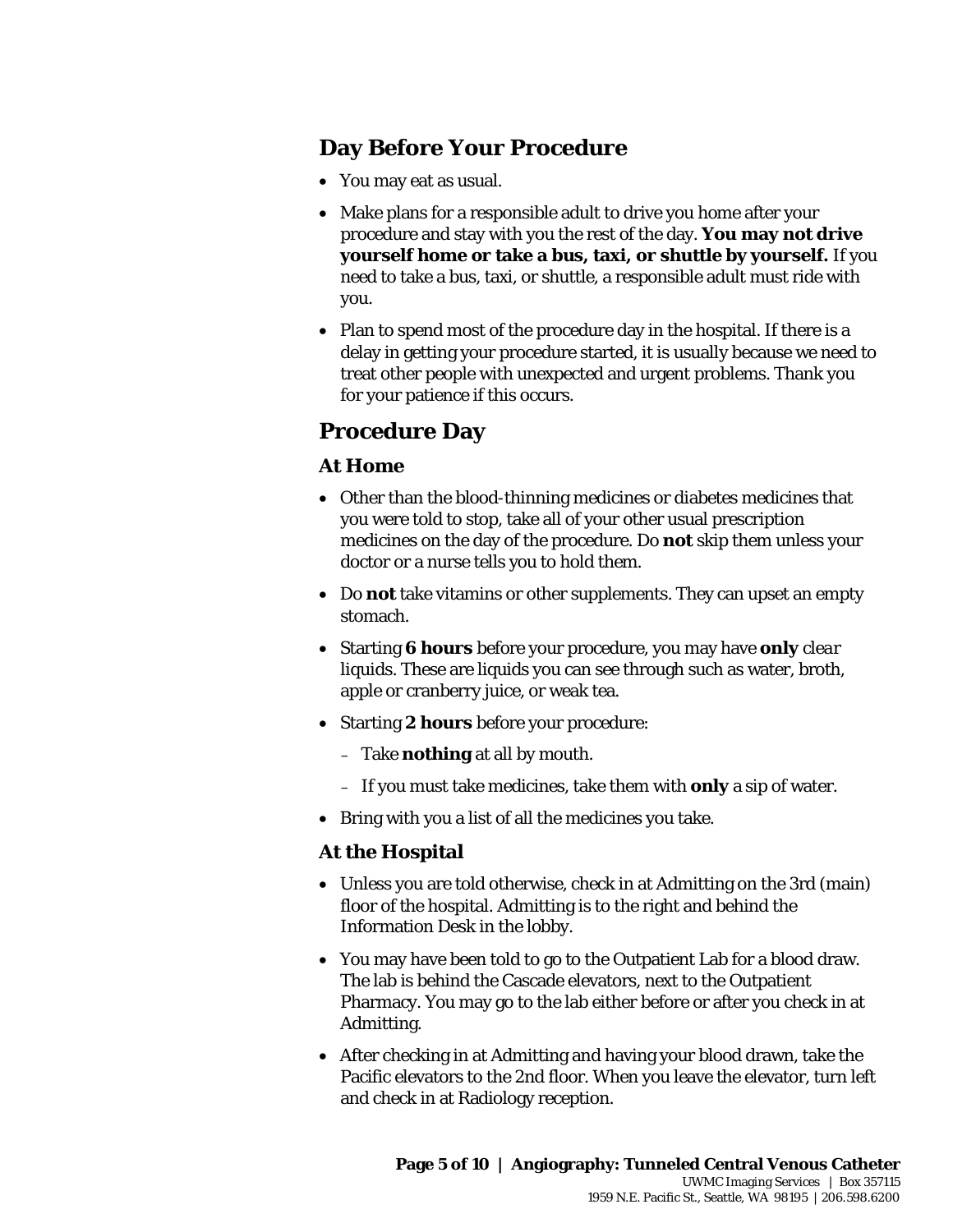- A Radiology staff member will then:
	- Take you to a pre-procedure area
	- Give you a hospital gown to put on
	- Give you a bag for your belongings
- While you are in the pre-procedure area:
	- A family member or a friend can be with you.
	- A nurse will ask you some health questions, take your vital signs (such as heart rate), place an IV tube in your arm, and go over what to expect.
	- A radiologist or physician assistant will talk with you about the procedure. They will ask you to sign a consent form, if you have not already signed one, and answer any questions you have.
- already signed one, and answer any questions you have.<br>
 A nurse will then take you to the radiology suite. This nurse will be with<br>
you for the entire procedure.<br> **What happens during the procedure?**<br>
 You will lie flat • A nurse will then take you to the radiology suite. This nurse will be with you for the entire procedure.

## **What happens during the procedure?**

- You will lie flat on your back on a narrow bed. The X-ray machines will move around and over you.
- We will use these devices to monitor you during the procedure:
	- **Wires** on your chest will help us watch your heart.
	- A **cuff** around your arm will let us check your blood pressure.
	- **Prongs** in your nose will give you oxygen.

 $\_$  ,  $\_$  ,  $\_$  ,  $\_$  ,  $\_$  ,  $\_$  ,  $\_$  ,  $\_$  ,  $\_$  ,  $\_$  ,  $\_$  ,  $\_$  ,  $\_$  ,  $\_$  ,  $\_$  ,  $\_$  ,  $\_$  ,  $\_$  ,  $\_$  ,  $\_$  ,  $\_$  ,  $\_$  ,  $\_$  ,  $\_$  ,  $\_$  ,  $\_$  ,  $\_$  ,  $\_$  ,  $\_$  ,  $\_$  ,  $\_$  ,  $\_$  ,  $\_$  ,  $\_$  ,  $\_$  ,  $\_$  ,  $\_$  ,

- A **probe** on one of your fingers will show us how well your body is using the oxygen.
- The entire medical team will ask you to confirm your name, go over your allergies, and tell you what we plan to do. This is for your safety. We do this for every procedure and every patient.
- Your nurse will give you the sedative to make you feel drowsy and relaxed before we begin.
- Most times, the catheter is inserted into a vein at the base of your neck. This is usually on the right side. It comes out the skin below your collar bone (see the drawing on page 1).
- A radiology technologist will clean your skin around your neck and chest with a special soap. We will then put special drapes over you to keep the area very clean.
- If needed, an interpreter will be in the room or will be able to talk with you and hear you through an intercom.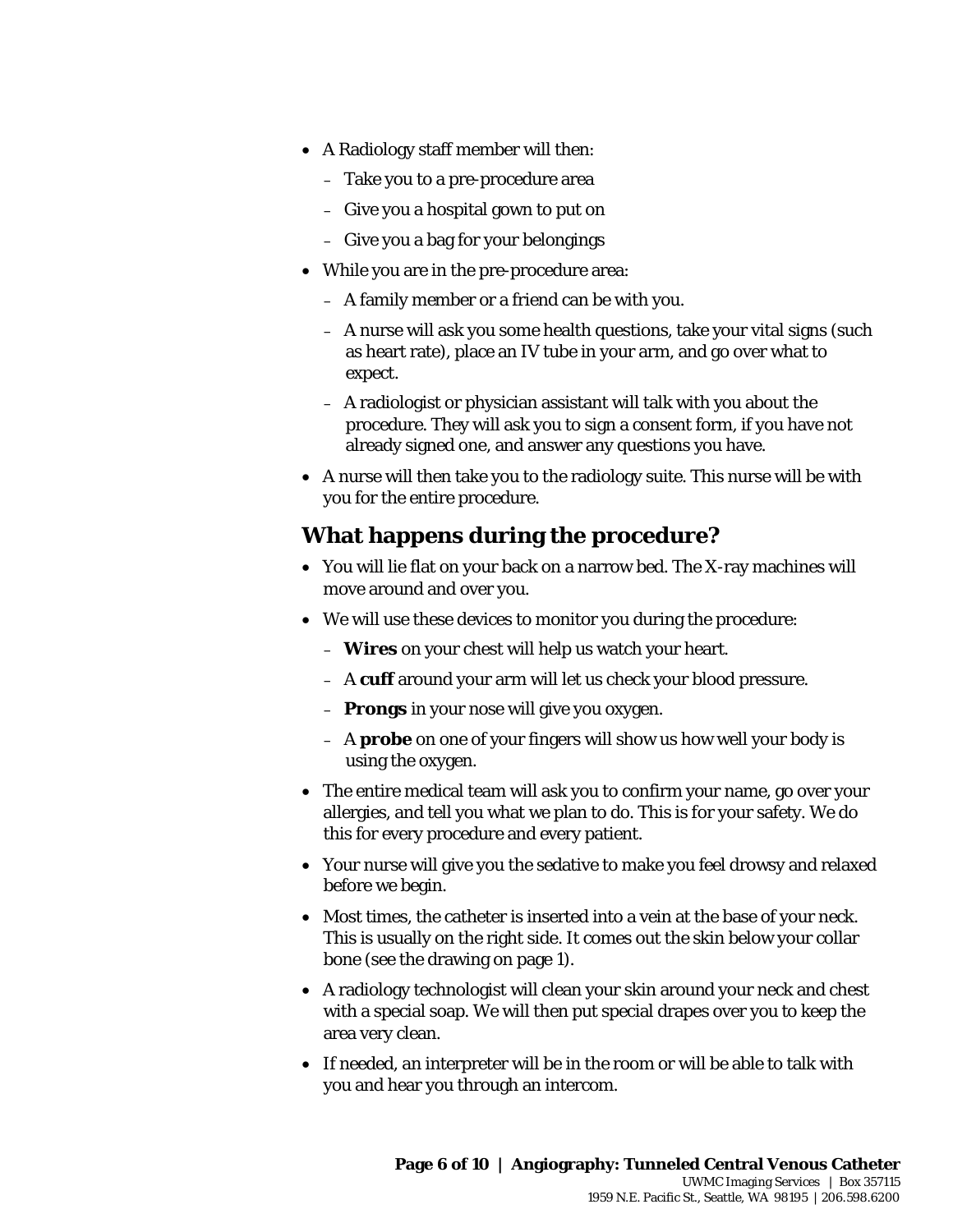- A local anesthetic (numbing medicine) will be applied in 2 places. One spot is on your neck, where the guiding wire is placed into your jugular vein. The other spot is where the catheter will tunnel under your skin and exit from your chest. Each time the anesthetic is applied, you will feel a sting for about 5 to 15 seconds. Then the area will be numb and you should not feel sharp pain.
- At one point, we will ask to you to hold your breath for a few seconds.
- The procedure takes about 30 minutes. When it is done, we will put a sterile dressing (bandage) on your chest where the catheter comes out.

## **What happens after the procedure?**

- We will watch you for a short time in Radiology. Then you will go to a recovery unit for about 1 to 2 hours until the sedation wears off. You will be able to eat and drink, and a family member or friend may visit you.
- be able to eat and drink, and a family member or friend may visit you<br>
 Before you leave the hospital, your nurse will tell you what activities<br>
can do, teach you how to take care of your incision, give you other<br>
importa • Before you leave the hospital, your nurse will tell you what activities you can do, teach you how to take care of your incision, give you other important instructions, and answer any questions you have.
	- Your responsible adult may escort you home when you:
		- Are fully awake
		- Can eat
		- Can use the restroom
		- Can walk
	- Problems are rare with this procedure. If they occur, we may need to keep you in the hospital overnight so that we can watch or treat you.

#### **When You Get Home**

- Relax at home for the rest of the day. Make sure you have a responsible adult to help you.
- You may feel sleepy and have some mild memory loss. This should last only for rest of the day.
- For 24 hours, do **not**:
	- Drive a car or use machinery
	- Drink alcohol
	- Make important decisions or sign legal documents
	- Be responsible for the care of another person

 $\_$  ,  $\_$  ,  $\_$  ,  $\_$  ,  $\_$  ,  $\_$  ,  $\_$  ,  $\_$  ,  $\_$  ,  $\_$  ,  $\_$  ,  $\_$  ,  $\_$  ,  $\_$  ,  $\_$  ,  $\_$  ,  $\_$  ,  $\_$  ,  $\_$  ,  $\_$  ,  $\_$  ,  $\_$  ,  $\_$  ,  $\_$  ,  $\_$  ,  $\_$  ,  $\_$  ,  $\_$  ,  $\_$  ,  $\_$  ,  $\_$  ,  $\_$  ,  $\_$  ,  $\_$  ,  $\_$  ,  $\_$  ,  $\_$  ,

- There is usually only minor pain after CVC placement.
	- If your doctor says it is OK, take acetaminophen (Tylenol) to ease discomfort.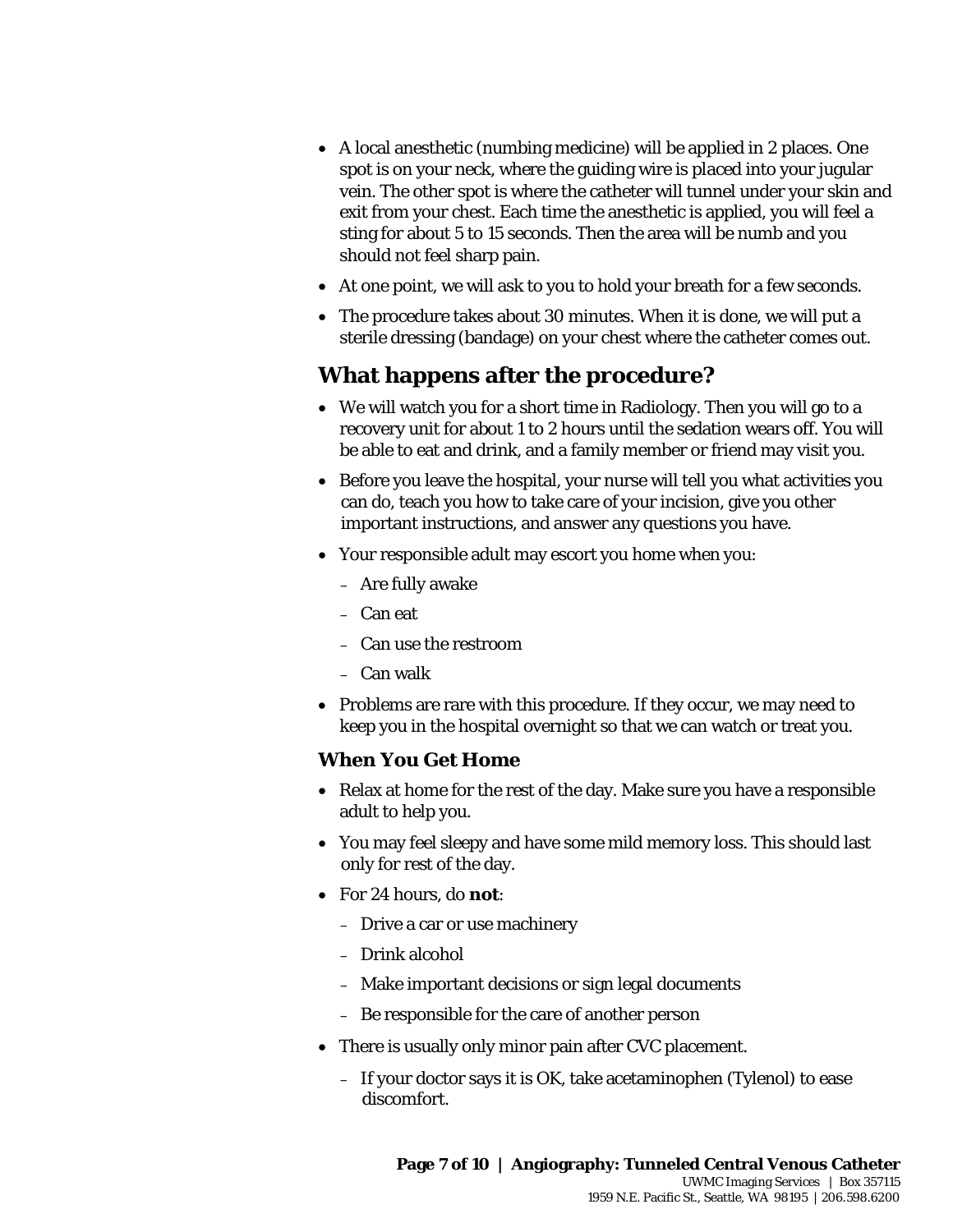- If your doctor thinks you might have more severe pain, you will receive a prescription for a stronger pain medicine.
- Resume taking your medicines as soon as you start to eat. Take **only** the medicines and supplements that your doctors prescribed or approved.
- Do **not** shower or bathe until you have had your dressing changed for the first time. This is usually done in clinic 1 to 3 days after your procedure. If water gets on your incision, it will not heal as well. It might also become infected.
	- If you must shower before your clinic visit, cover your bandages with plastic wrap and tape the edges of the plastic to keep your bandages dry. Try to keep the water from hitting your bandages. Gently pat the area dry.
- Let the white tapes (Steri-Strips) fall off on their own. This will take a<br>least 1 week.<br>• Do not scrub the glue that may cover your incision. The glue may loo<br>like dry, peeling skin.<br>**When to Call**<br>Call us **right away** • Let the white tapes (Steri-Strips) fall off on their own. This will take at least 1 week.
	- Do **not** scrub the glue that may cover your incision. The glue may look like dry, peeling skin.

## **When to Call**

Call us **right away** if you have:

- Increased or severe bleeding
- Redness, swelling, or tenderness that is getting worse, either around the catheter or on your neck
- Fever higher than 101°F (38.3°C) or chills
- New shortness of breath or chest pain
- Dizziness
- Vomiting

## **Caring for Your Catheter**

Over time, a CVC might stop working or become infected. If the catheter stops working, we have ways to fix it. Rarely, it needs to be taken out and a new one placed.

But, an infection can be serious. **The best way to avoid infection is through careful catheter care.**

#### **Changing the Dressing**

 $\_$  ,  $\_$  ,  $\_$  ,  $\_$  ,  $\_$  ,  $\_$  ,  $\_$  ,  $\_$  ,  $\_$  ,  $\_$  ,  $\_$  ,  $\_$  ,  $\_$  ,  $\_$  ,  $\_$  ,  $\_$  ,  $\_$  ,  $\_$  ,  $\_$  ,  $\_$  ,  $\_$  ,  $\_$  ,  $\_$  ,  $\_$  ,  $\_$  ,  $\_$  ,  $\_$  ,  $\_$  ,  $\_$  ,  $\_$  ,  $\_$  ,  $\_$  ,  $\_$  ,  $\_$  ,  $\_$  ,  $\_$  ,  $\_$  ,

At your clinic visit 1 to 3 days after your procedure, a specially trained nurse will teach you how to change your dressing. If this visit is not already set up, call your doctor to have it scheduled.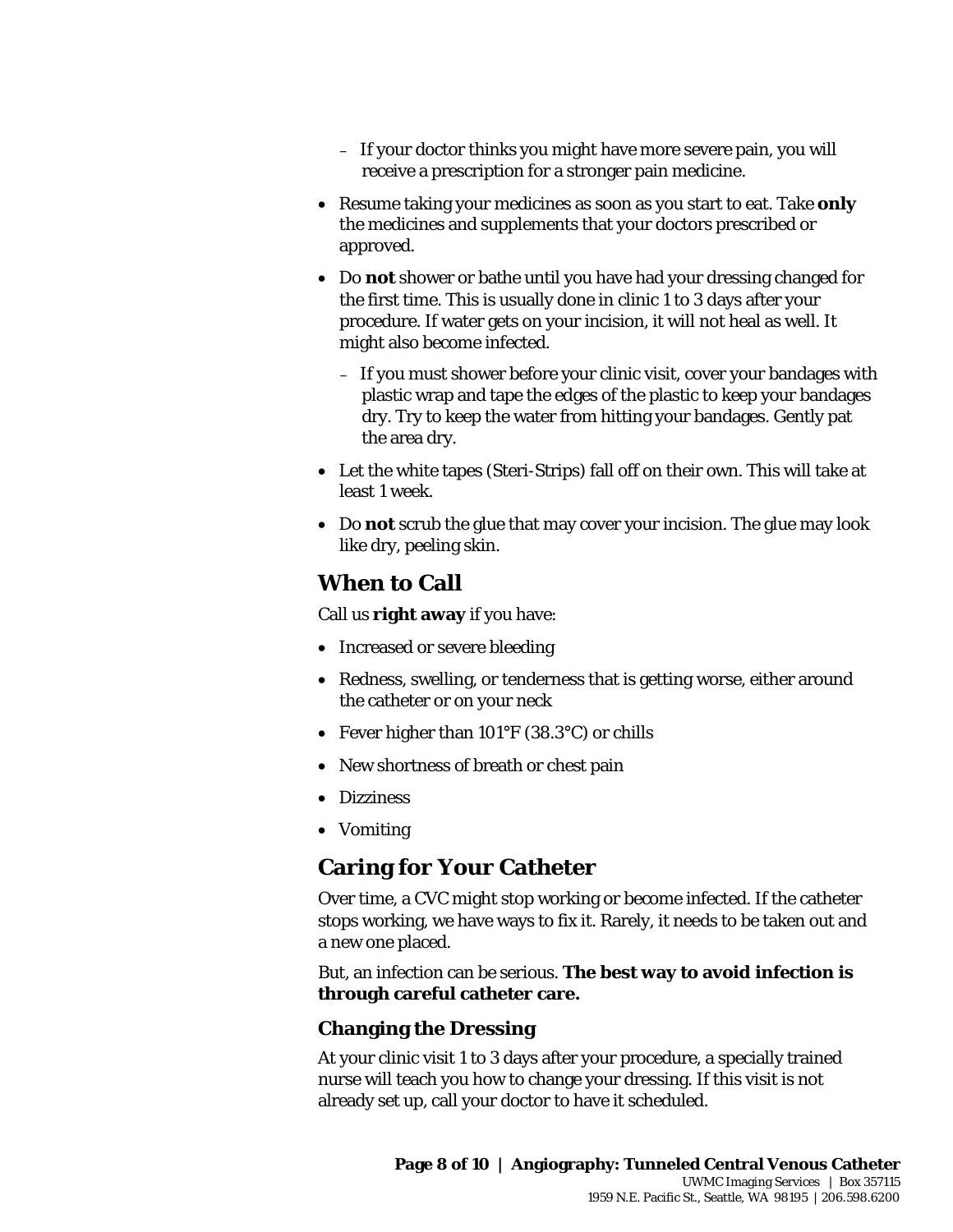#### **Protecting the Catheter**

When caring for your catheter:

- Make sure the clamps on the catheter are closed when it is not being used.
- Make sure the clamps are on **only** the thick, reinforced area of the catheter.
- Do **not** use safety pins or scissors near the catheter. It could get cut or damaged.

If your catheter is **not** being used for dialysis:

- Always keep your extra safety clamp with you.
- **Never let the catheter hang loose.**
	- Use plastic tape and the clamp to attach the catheter close to your chest (for example, on clothing).
- Use plastic tape and the clamp to attach the catheter close to your<br>chest (for example, on clothing).<br>- Place the tape **between** the clamp and blue connector on the<br>catheter. Do **not** put tape over the connection between – Place the tape **between** the clamp and blue connector on the catheter. Do **not** put tape over the connection between the catheter and the *clave* (cap).

#### **What to Do**

- **If your dressing falls off or becomes very wet:** 
	- Put on a new dry dressing with gauze and tape.
	- Call us at 206.598.6209.
- **If your catheter leaks, gets cut, or breaks:**
	- Clamp the catheter close to where it enters your skin.
	- Call your primary care provider right away.
- Never take the blue claves off your catheter. **If a cap falls off:**
	- Make sure the catheter is clamped.
	- Scrub the tip with an alcohol wipe.

 $\_$  ,  $\_$  ,  $\_$  ,  $\_$  ,  $\_$  ,  $\_$  ,  $\_$  ,  $\_$  ,  $\_$  ,  $\_$  ,  $\_$  ,  $\_$  ,  $\_$  ,  $\_$  ,  $\_$  ,  $\_$  ,  $\_$  ,  $\_$  ,  $\_$  ,  $\_$  ,  $\_$  ,  $\_$  ,  $\_$  ,  $\_$  ,  $\_$  ,  $\_$  ,  $\_$  ,  $\_$  ,  $\_$  ,  $\_$  ,  $\_$  ,  $\_$  ,  $\_$  ,  $\_$  ,  $\_$  ,  $\_$  ,  $\_$  ,

- Place a new cap.
- **Keep your dressing supplies clean and dry.** Do not store them near the bathroom or kitchen sink.